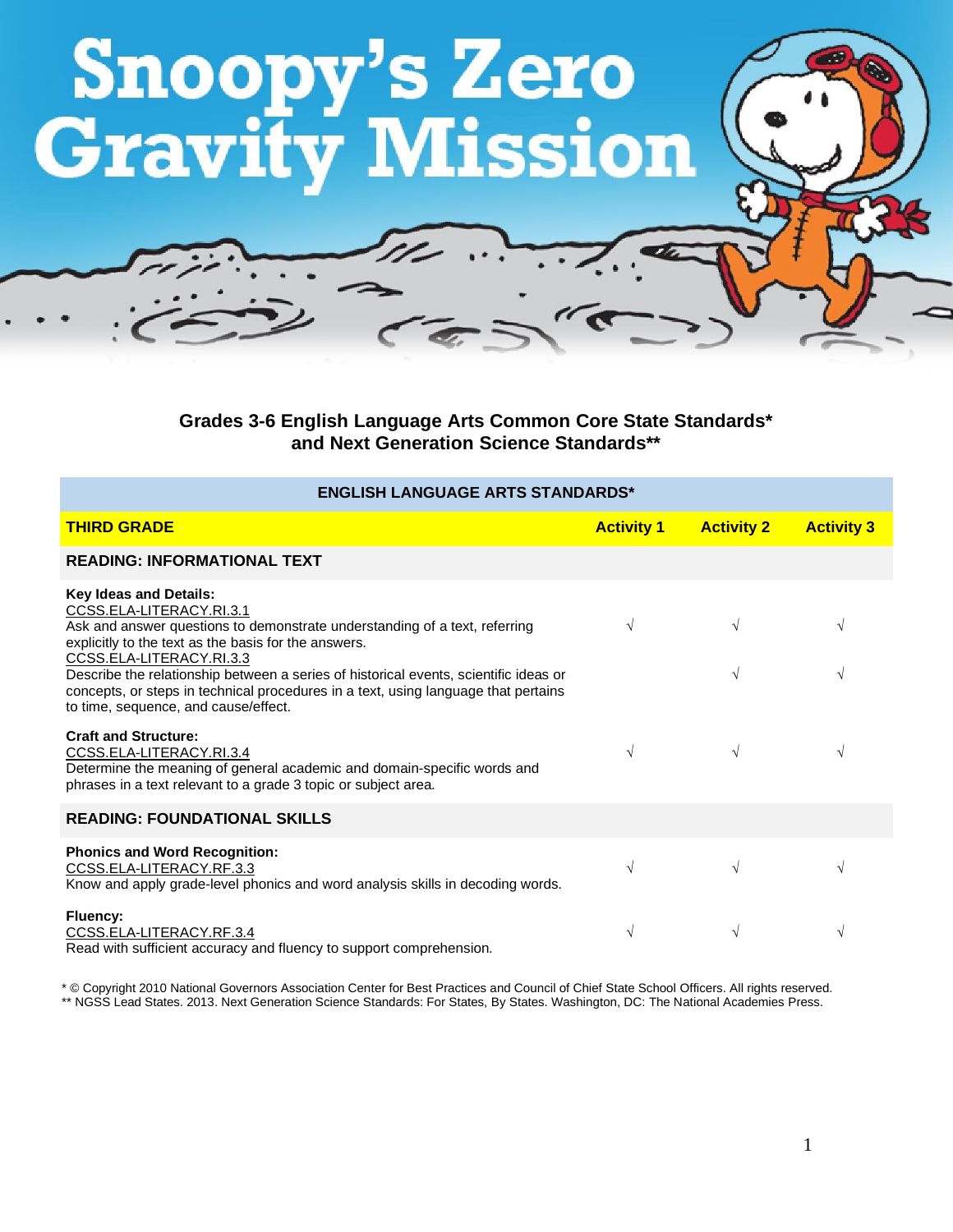| <b>THIRD GRADE (continued)</b>                                                                                                                                                                                                                                                                  | <b>Activity 1</b> | <b>Activity 2</b> | <b>Activity 3</b> |
|-------------------------------------------------------------------------------------------------------------------------------------------------------------------------------------------------------------------------------------------------------------------------------------------------|-------------------|-------------------|-------------------|
| <b>WRITING</b>                                                                                                                                                                                                                                                                                  |                   |                   |                   |
| <b>Text Types and Purposes:</b><br>CCSS.ELA-LITERACY.W.3.2<br>Write informative/explanatory texts to examine a topic and convey ideas and<br>information clearly.<br>CCSS.ELA-LITERACY.W.3.3<br>Write narratives to develop real or imagined experiences or events using                        | $\sqrt{}$         | $\sqrt{}$         |                   |
| effective technique, descriptive details, and clear event sequences.<br><b>Production and Distribution of Writing:</b><br>CCSS.ELA-LITERACY.W.3.4<br>With guidance and support from adults, produce writing in which the development<br>and organization are appropriate to task and purpose.   | $\sqrt{}$         | $\sqrt{}$         |                   |
| <b>Research to Build and Present Knowledge:</b><br>CCSS.ELA-LITERACY.W.3.8<br>Recall information from experiences or gather information from print and digital<br>sources; take brief notes on sources and sort evidence into provided categories.                                              | $\sqrt{}$         | $\sqrt{}$         | $\sqrt{}$         |
| <b>SPEAKING &amp; LISTENING</b>                                                                                                                                                                                                                                                                 |                   |                   |                   |
| <b>Comprehension and Collaboration:</b><br>CCSS.ELA-LITERACY.SL.3.1<br>Engage effectively in a range of collaborative discussions (one-on-one, in groups,<br>and teacher-led) with diverse partners on grade 3 topics and texts, building on<br>others' ideas and expressing their own clearly. | $\sqrt{}$         | $\sqrt{ }$        | $\sqrt{}$         |
| <b>LANGUAGE</b>                                                                                                                                                                                                                                                                                 |                   |                   |                   |
| <b>Conventions of Standard English:</b><br>CCSS.ELA-LITERACY.L.3.1<br>Demonstrate command of the conventions of standard English grammar and<br>usage when writing or speaking.                                                                                                                 | $\sqrt{}$         | $\sqrt{}$         | V                 |
| CCSS.ELA-LITERACY.L.3.2<br>Demonstrate command of the conventions of standard English capitalization,<br>punctuation, and spelling when writing.                                                                                                                                                | $\sqrt{}$         | $\sqrt{}$         | $\sqrt{}$         |
| Knowledge of Language:<br>CCSS.ELA-LITERACY.L.3.3<br>Use knowledge of language and its conventions when writing, speaking, reading,<br>or listening.                                                                                                                                            | $\sqrt{}$         | $\sqrt{}$         | V                 |
| <b>Vocabulary Acquisition and Use:</b><br>CCSS.ELA-LITERACY.L.3.4<br>Determine or clarify the meaning of unknown and multiple-meaning word and<br>phrases based on grade 3 reading and content, choosing flexibly from a range of<br>strategies.                                                | $\sqrt{}$         | $\sqrt{ }$        | $\sqrt{}$         |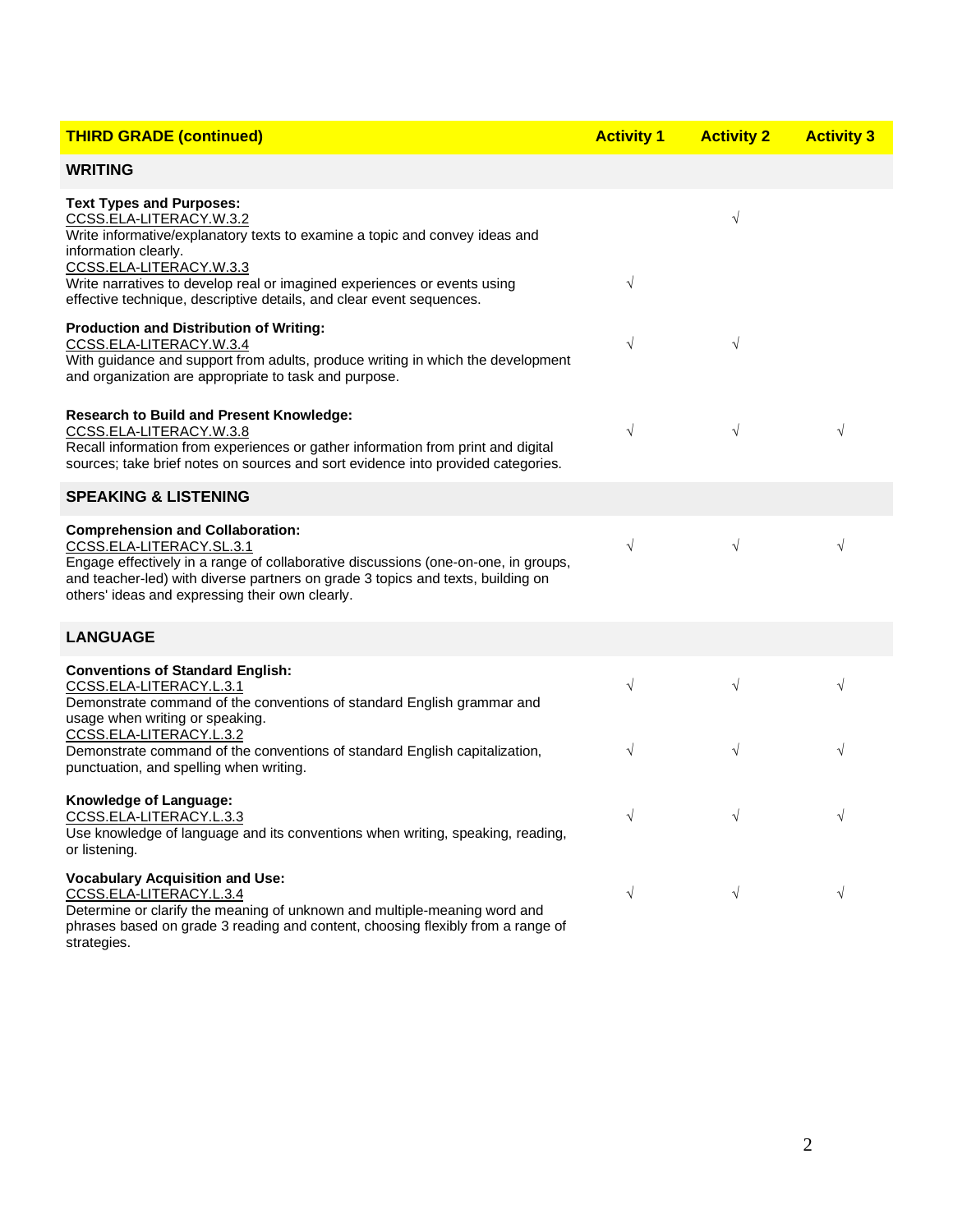| <b>FOURTH GRADE</b>                                                                                                                                                                                                                                                                             | <b>Activity 1</b> | <b>Activity 2</b> | <b>Activity 3</b> |
|-------------------------------------------------------------------------------------------------------------------------------------------------------------------------------------------------------------------------------------------------------------------------------------------------|-------------------|-------------------|-------------------|
| <b>READING: INFORMATIONAL TEXT</b>                                                                                                                                                                                                                                                              |                   |                   |                   |
| <b>Key Ideas and Details:</b><br>CCSS.ELA-LITERACY.RI.4.1<br>Refer to details and examples in a text when explaining what the text says                                                                                                                                                         | $\sqrt{}$         | $\sqrt{}$         | $\sqrt{}$         |
| explicitly and when drawing inferences from the text.<br>CCSS.ELA-LITERACY.RI.4.3<br>Explain events, procedures, ideas, or concepts in a historical, scientific, or<br>technical text, including what happened and why, based on specific information<br>in the text.                           | $\sqrt{}$         | $\sqrt{}$         | $\sqrt{}$         |
| <b>Craft and Structure:</b><br>CCSS.ELA-LITERACY.RI.4.4<br>Determine the meaning of general academic and domain-specific words or<br>phrases in a text relevant to a grade 4 topic or subject area.                                                                                             | $\sqrt{}$         | $\sqrt{}$         | $\sqrt{ }$        |
| <b>READING: FOUNDATIONAL SKILLS</b>                                                                                                                                                                                                                                                             |                   |                   |                   |
| <b>Phonics and Word Recognition:</b><br>CCSS.ELA-LITERACY.RF.4.3<br>Know and apply grade-level phonics and word analysis skills in decoding words.                                                                                                                                              | $\sqrt{}$         | $\sqrt{}$         | $\sqrt{}$         |
| <b>Fluency:</b><br>CCSS.ELA-LITERACY.RF.4.4<br>Read with sufficient accuracy and fluency to support comprehension.                                                                                                                                                                              | $\sqrt{}$         | $\sqrt{}$         | $\sqrt{ }$        |
| <b>WRITING</b>                                                                                                                                                                                                                                                                                  |                   |                   |                   |
| <b>Text Types and Purposes:</b><br>CCSS.ELA-LITERACY.W.4.2<br>Write informative/explanatory texts to examine a topic and convey ideas and<br>information clearly.                                                                                                                               |                   | $\sqrt{}$         |                   |
| CCSS.ELA-LITERACY.W.4.3<br>Write narratives to develop real or imagined experiences or events using<br>effective technique, descriptive details, and clear event sequences.                                                                                                                     | $\sqrt{}$         |                   |                   |
| <b>Production and Distribution of Writing:</b><br>CCSS.ELA-LITERACY.W.4.4<br>Produce clear and coherent writing in which the development and organization<br>are appropriate to task, purpose, and audience.                                                                                    | $\sqrt{}$         | $\sqrt{}$         |                   |
| <b>Research to Build and Present Knowledge:</b><br>CCSS.ELA-LITERACY.W.4.8<br>Recall relevant information from experiences or gather relevant information from<br>print and digital sources; take notes and categorize information, and provide a list<br>of sources.                           | $\sqrt{}$         | $\sqrt{ }$        | $\sqrt{}$         |
| <b>SPEAKING &amp; LISTENING</b>                                                                                                                                                                                                                                                                 |                   |                   |                   |
| <b>Comprehension and Collaboration:</b><br>CCSS.ELA-LITERACY.SL.4.1<br>Engage effectively in a range of collaborative discussions (one-on-one, in<br>groups, and teacher-led) with diverse partners on grade 4 topics and texts,<br>building on others' ideas and expressing their own clearly. | $\sqrt{ }$        | $\sqrt{}$         | V                 |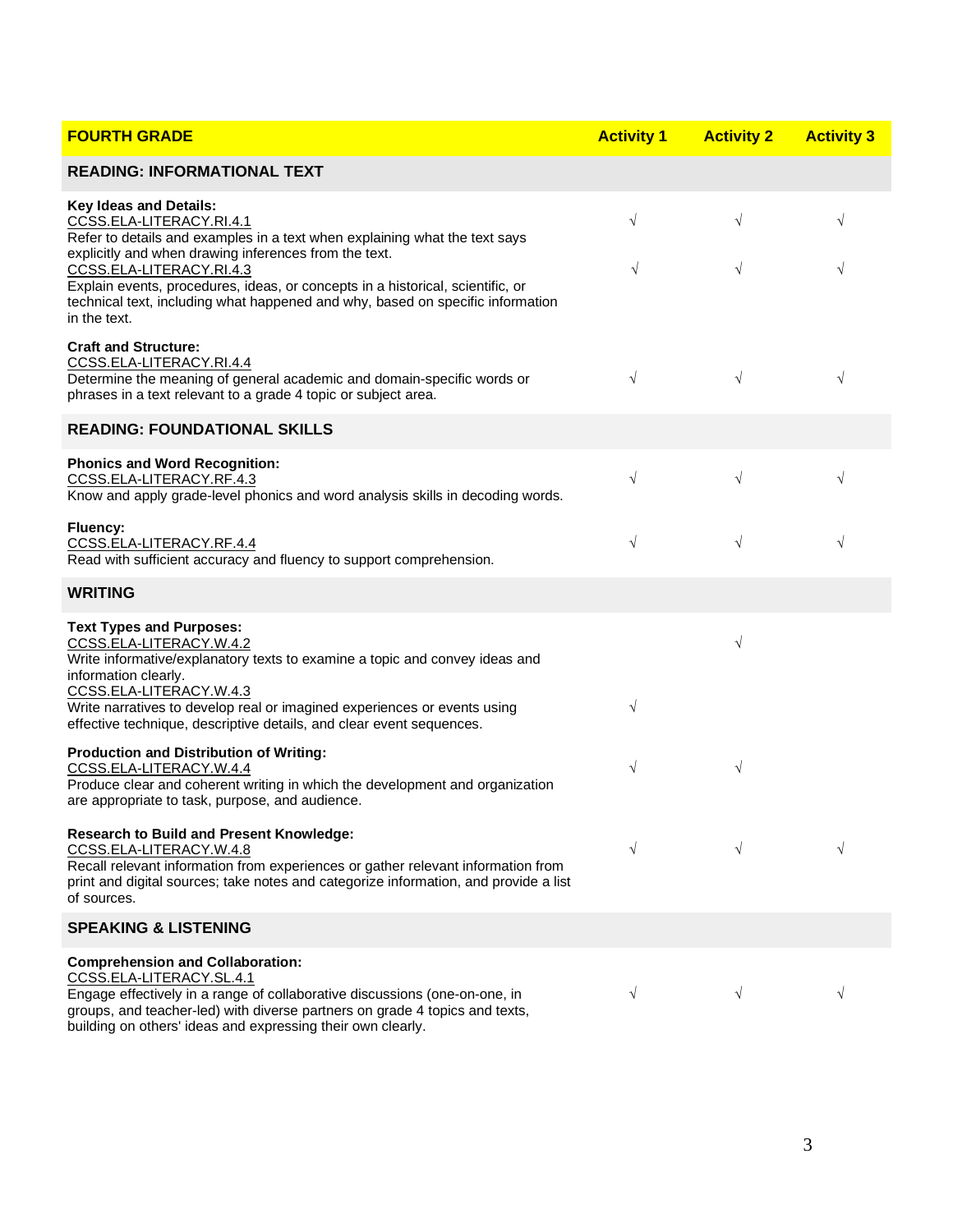| <b>FOURTH GRADE (continued)</b>                                                                                                                                                                                                                                                                                                     | <b>Activity 1</b>  | <b>Activity 2</b> | <b>Activity 3</b> |
|-------------------------------------------------------------------------------------------------------------------------------------------------------------------------------------------------------------------------------------------------------------------------------------------------------------------------------------|--------------------|-------------------|-------------------|
| <b>LANGUAGE</b>                                                                                                                                                                                                                                                                                                                     |                    |                   |                   |
| <b>Conventions of Standard English:</b><br>CCSS.ELA-LITERACY.L.4.1<br>Demonstrate command of the conventions of standard English grammar and<br>usage when writing or speaking.<br>CCSS.ELA-LITERACY.L.4.2<br>Demonstrate command of the conventions of standard English capitalization,<br>punctuation, and spelling when writing. | V<br>$\mathcal{N}$ |                   |                   |
| Knowledge of Language:<br>CCSS.ELA-LITERACY.L.4.3<br>Use knowledge of language and its conventions when writing, speaking, reading,<br>or listening.                                                                                                                                                                                | $\sqrt{ }$         |                   |                   |
| <b>Vocabulary Acquisition and Use:</b><br>CCSS.ELA-LITERACY.L.4.4<br>Determine or clarify the meaning of unknown and multiple-meaning words and<br>phrases based on grade 4 reading and content, choosing flexibly from a range of<br>strategies.                                                                                   | V                  |                   |                   |

| <b>FIFTH GRADE</b>                                                                                                                                                                                                                                                                                                                                                                                                  | <b>Activity 1</b>        | <b>Activity 2</b>      | <b>Activity 3</b>      |
|---------------------------------------------------------------------------------------------------------------------------------------------------------------------------------------------------------------------------------------------------------------------------------------------------------------------------------------------------------------------------------------------------------------------|--------------------------|------------------------|------------------------|
| <b>READING: INFORMATIONAL TEXT</b>                                                                                                                                                                                                                                                                                                                                                                                  |                          |                        |                        |
| Key Ideas and Details:<br>CCSS.ELA-LITERACY.RI.5.1<br>Quote accurately from a text when explaining what the text says explicitly and<br>when drawing inferences from the text.<br>CCSS.ELA-LITERACY.RI.5.3<br>Explain the relationships or interactions between two or more individuals, events,<br>ideas, or concepts in a historical, scientific, or technical text based on specific<br>information in the text. | $\sqrt{ }$<br>$\sqrt{ }$ | $\sqrt{}$<br>$\sqrt{}$ | $\sqrt{}$<br>$\sqrt{}$ |
| <b>Craft and Structure:</b><br>CCSS.ELA-LITERACY.RI.5.4<br>Determine the meaning of general academic and domain-specific words or<br>phrases in a text relevant to a grade 5 topic or subject area.                                                                                                                                                                                                                 | $\sqrt{ }$               | $\sqrt{}$              | V                      |
| Integration of Knowledge and Ideas:<br>CCSS.ELA-LITERACY.RI.5.7<br>Draw on information from multiple print or digital sources, demonstrating the<br>ability to locate an answer to a question quickly or to solve a problem efficiently.                                                                                                                                                                            |                          |                        | N                      |
| <b>READING: FOUNDATIONAL SKILLS</b>                                                                                                                                                                                                                                                                                                                                                                                 |                          |                        |                        |
| <b>Phonics and Word Recognition:</b><br>CCSS.ELA-LITERACY.RF.5.3<br>Know and apply grade-level phonics and word analysis skills in decoding words.                                                                                                                                                                                                                                                                  | $\sqrt{ }$               | $\sqrt{}$              | V                      |
| Fluency:<br>CCSS.ELA-LITERACY.RF.5.4<br>Read with sufficient accuracy and fluency to support comprehension.                                                                                                                                                                                                                                                                                                         | $\sqrt{}$                | V                      | $\sqrt{}$              |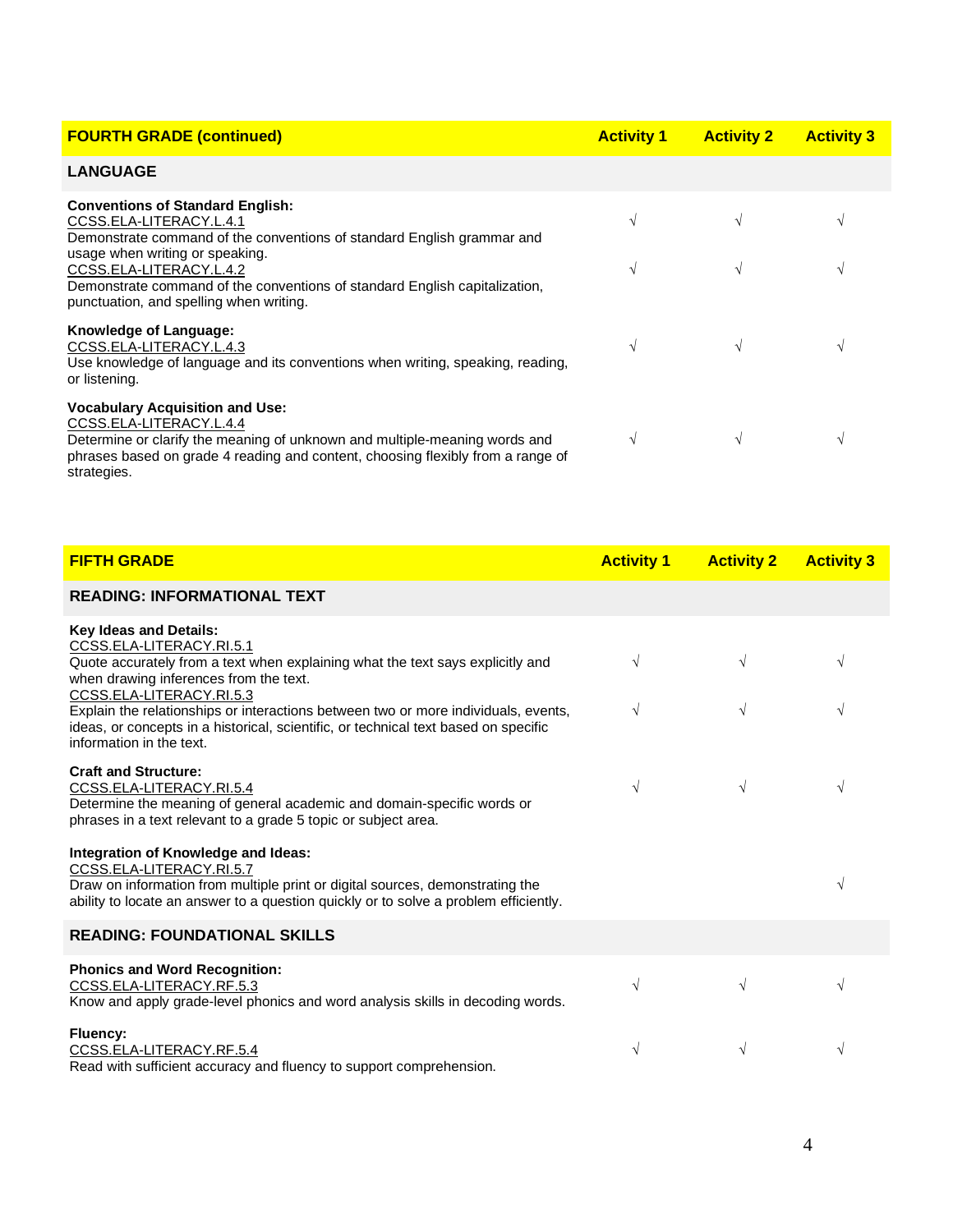| <b>FIFTH GRADE (continued)</b>                                                                                                                                                                                                                                                                                                                   | <b>Activity 1</b> | <b>Activity 2</b> | <b>Activity 3</b> |
|--------------------------------------------------------------------------------------------------------------------------------------------------------------------------------------------------------------------------------------------------------------------------------------------------------------------------------------------------|-------------------|-------------------|-------------------|
| <b>WRITING</b>                                                                                                                                                                                                                                                                                                                                   |                   |                   |                   |
| <b>Text Types and Purposes:</b><br>CCSS.ELA-LITERACY.W.5.2<br>Write informative/explanatory texts to examine a topic and convey ideas and<br>information clearly.<br>CCSS.ELA-LITERACY.W.5.3<br>Write narratives to develop real or imagined experiences or events using<br>effective technique, descriptive details, and clear event sequences. | $\sqrt{}$         | $\sqrt{}$         |                   |
| <b>Production and Distribution of Writing:</b><br>CCSS.ELA-LITERACY.W.5.4<br>Produce clear and coherent writing in which the development and organization<br>are appropriate to task, purpose, and audience.                                                                                                                                     | $\sqrt{}$         | $\sqrt{}$         |                   |
| <b>Research to Build and Present Knowledge:</b><br>CCSS.ELA-LITERACY.W.5.8<br>Recall relevant information from experiences or gather relevant information from<br>print and digital sources; summarize or paraphrase information in notes and<br>finished work and provide a list of sources.                                                    |                   | $\sqrt{}$         |                   |
| <b>SPEAKING &amp; LISTENING</b>                                                                                                                                                                                                                                                                                                                  |                   |                   |                   |
| <b>Comprehension and Collaboration:</b><br>CCSS.ELA-LITERACY.SL.5.1<br>Engage effectively in a range of collaborative discussions (one-on-one, in<br>groups, and teacher-led) with diverse partners on grade 5 topics and texts,<br>building on others' ideas and expressing their own clearly.                                                  | $\sqrt{ }$        | $\sqrt{}$         | $\sqrt{}$         |
| <b>LANGUAGE</b>                                                                                                                                                                                                                                                                                                                                  |                   |                   |                   |
| <b>Conventions of Standard English:</b><br>CCSS.ELA-LITERACY.L.5.1<br>Demonstrate command of the conventions of standard English grammar and<br>usage when writing or speaking.                                                                                                                                                                  | $\sqrt{}$         | $\sqrt{}$         | $\sqrt{}$         |
| CCSS.ELA-LITERACY.L.5.2<br>Demonstrate command of the conventions of standard English capitalization,<br>punctuation, and spelling when writing.                                                                                                                                                                                                 | $\sqrt{}$         | $\sqrt{}$         | $\sqrt{}$         |
| Knowledge of Language:<br>CCSS.ELA-LITERACY.L.5.3<br>Use knowledge of language and its conventions when writing, speaking, reading,<br>or listening.                                                                                                                                                                                             | $\sqrt{}$         | $\sqrt{}$         | $\sqrt{}$         |
| <b>Vocabulary Acquisition and Use:</b><br>CCSS.ELA-LITERACY.L.5.4<br>Determine or clarify the meaning of unknown and multiple-meaning words and<br>phrases based on grade 5 reading and content, choosing flexibly from a range of<br>strategies.                                                                                                | $\sqrt{}$         | $\sqrt{}$         | $\sqrt{}$         |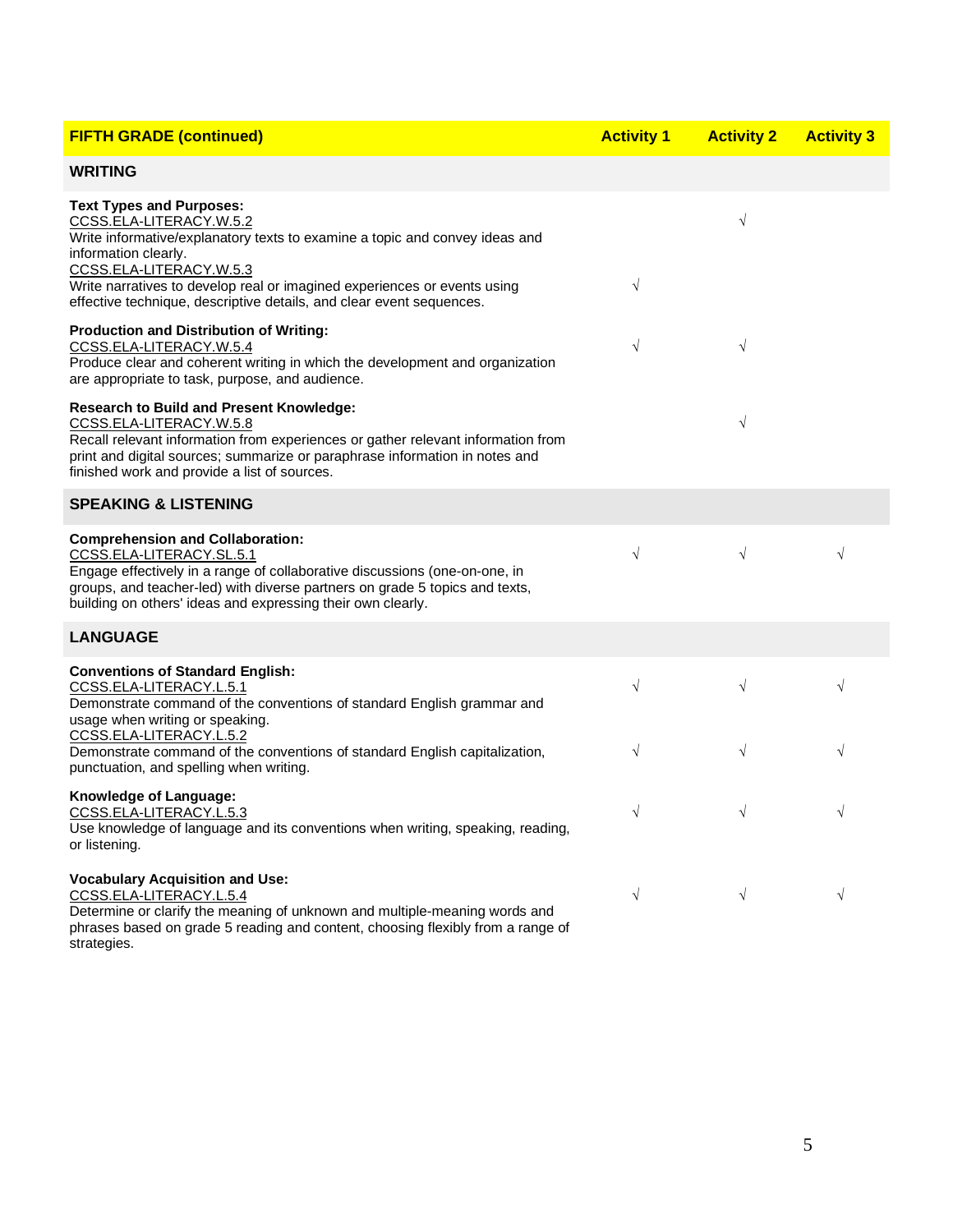| <b>SIXTH GRADE</b>                                                                                                                                                                                                                                                                                                                                                                                                                                 | <b>Activity 1</b> | <b>Activity 2</b> | <b>Activity 3</b> |
|----------------------------------------------------------------------------------------------------------------------------------------------------------------------------------------------------------------------------------------------------------------------------------------------------------------------------------------------------------------------------------------------------------------------------------------------------|-------------------|-------------------|-------------------|
| <b>READING: INFORMATIONAL TEXT</b>                                                                                                                                                                                                                                                                                                                                                                                                                 |                   |                   |                   |
| Key Ideas and Details:<br>CCSS.ELA-LITERACY.RI.6.1<br>Cite textual evidence to support analysis of what the text says explicitly as well<br>as inferences drawn from the text.                                                                                                                                                                                                                                                                     | $\sqrt{ }$        | $\sqrt{ }$        | $\sqrt{}$         |
| <b>Craft and Structure:</b><br>CCSS.ELA-LITERACY.RI.6.4<br>Determine the meaning of words and phrases as they are used in a text,<br>including figurative, connotative, and technical meanings.                                                                                                                                                                                                                                                    | $\sqrt{ }$        | $\sqrt{}$         | $\sqrt{}$         |
| Integration of Knowledge and Ideas:<br>CCSS.ELA-LITERACY.RI.6.7<br>Integrate information presented in different media or formats (e.g., visually,<br>quantitatively) as well as in words to develop a coherent understanding of a topic<br>or issue.                                                                                                                                                                                               |                   |                   | V                 |
| <b>WRITING</b>                                                                                                                                                                                                                                                                                                                                                                                                                                     |                   |                   |                   |
| <b>Text Types and Purposes:</b><br>CCSS.ELA-LITERACY.W.6.2<br>Write informative/explanatory texts to examine a topic and convey ideas,<br>concepts, and information through the selection, organization, and analysis of<br>relevant content.<br>CCSS.ELA-LITERACY.W.6.3<br>Write narratives to develop real or imagined experiences or events using<br>effective technique, relevant descriptive details, and well-structured event<br>sequences. | $\sqrt{}$         | $\sqrt{}$         |                   |
| <b>Production and Distribution of Writing:</b><br>CCSS.ELA-LITERACY.W.6.4<br>Produce clear and coherent writing in which the development, organization, and<br>style are appropriate to task, purpose, and audience.                                                                                                                                                                                                                               | $\sqrt{}$         | $\sqrt{}$         | $\sqrt{}$         |
| <b>Research to Build and Present Knowledge:</b><br>CCSS.ELA-LITERACY.W.6.8<br>Gather relevant information from multiple print and digital sources; assess the<br>credibility of each source; and quote or paraphrase the data and conclusions of<br>others while avoiding plagiarism and providing basic bibliographic information for<br>sources.                                                                                                 |                   |                   | $\sqrt{}$         |
| <b>SPEAKING &amp; LISTENING</b>                                                                                                                                                                                                                                                                                                                                                                                                                    |                   |                   |                   |
| <b>Comprehension and Collaboration:</b><br>CCSS.ELA-LITERACY.SL.6.1<br>Engage effectively in a range of collaborative discussions (one-on-one, in<br>groups, and teacher-led) with diverse partners on grade 6 topics, texts and<br>issues, building on others' ideas and expressing their own clearly.                                                                                                                                            | $\sqrt{ }$        | $\sqrt{}$         | $\sqrt{}$         |